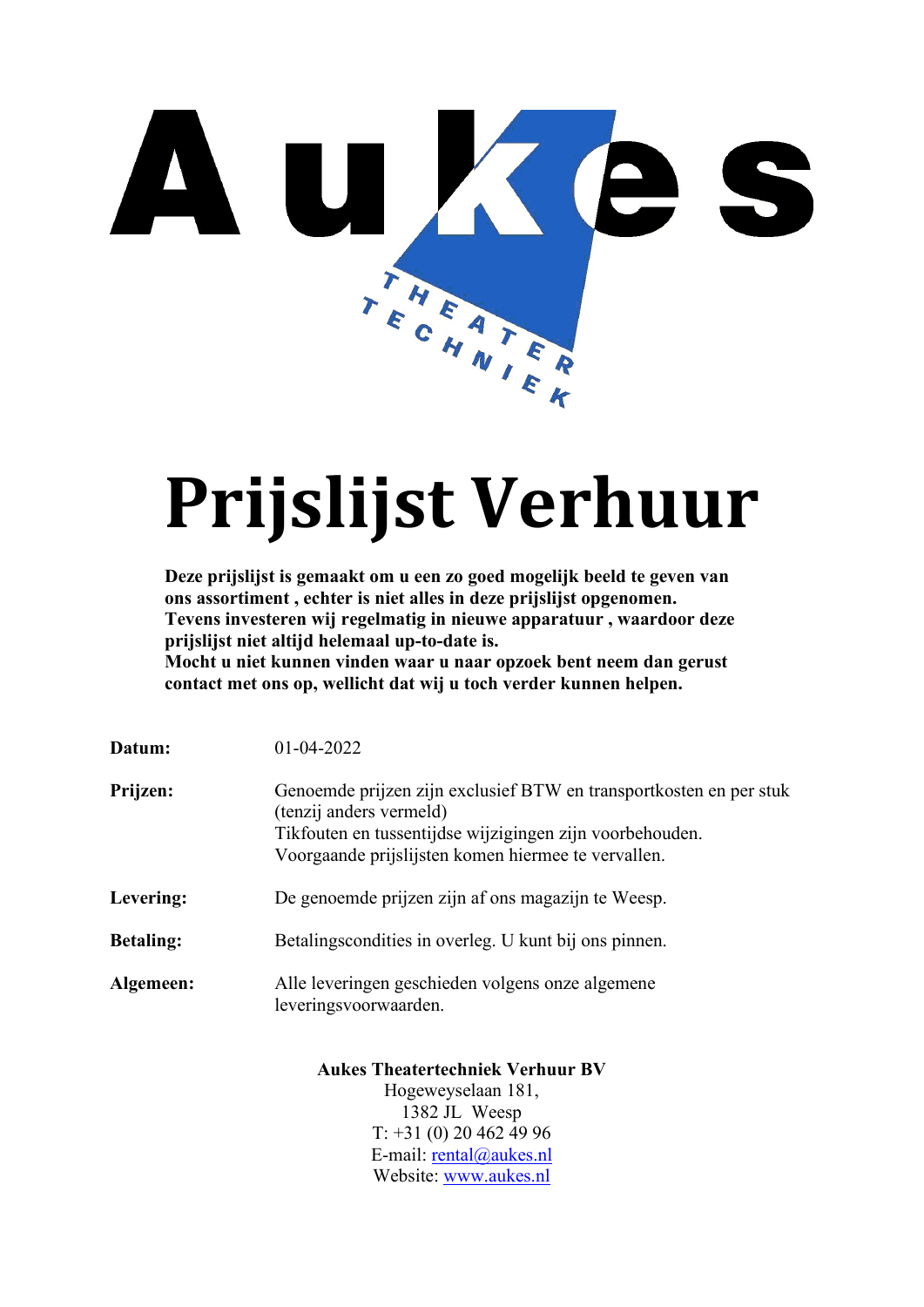

## **LICHTAPPARATUUR**

| <b>Bewegend licht</b>                                           |            | <b>DAGHUURPRIJS</b> |
|-----------------------------------------------------------------|------------|---------------------|
| Clay Paky Alpha spot QWO 800                                    | €          | 120.00              |
| Clay Paky Alpha Profile 700                                     | €          | 130.00              |
| Clay Paky Sharpy                                                | €          | 50.00               |
| Clay Paky Sharpy Wash 330                                       | €          | 70.00               |
| Robe Spiider LED WashBeam 4°-50°                                | $\in$      | 85.00               |
| Robe LED beam 150 3,8-60°                                       | €          | 37.50               |
| Martin Mac Aura LED Wash 11°-55°                                | $\in$      | 60.00               |
| Clay Paky Golden Scan HPE, HMI 1200 W.                          | $\in$<br>€ | 85.00               |
| Clay Paky Stage Zoom 1200 yoke, HMI 1200 W.<br><b>LED</b>       |            | 85.00               |
| Clay Paky GlowUp accu LED spot RGBW (black)                     | $\in$      | 30.00               |
| CLF YARA RGBW Led Spot 15° IP65                                 | $\in$      | 15.00               |
| SGM P-5 RGBW Floodlight IP65 15°/21°/43°                        | €          | 50.00               |
| Barndoor 8-way SGM P5                                           | €          | 4.00                |
| SGM SP-6 Sixpack RGBA                                           | €          | 35.00               |
| SGM SP-6 Diffusion kit                                          | €          | 0.50                |
| SGM Q7 RGBW Floodlight IP65                                     | €          | 50.00               |
| Barndoor 8-way SGM Q7                                           | €          | 4.00                |
| Chauvet Epix strip IP 100cm                                     | €          | 12.50               |
| Chauvet Epix strip IP 50cm                                      | €          | 9.50                |
| Chauvet Epix strip drive 2000 IP                                | €          | 25.00               |
| NEON Flex Digitale LED strip per meter                          | €          | 7.50                |
| DIGIdot C4 Extendet (2048 ch.)                                  | €          | 30.00               |
| <b>DIGIdot PxLNet transciever</b>                               | €          | 5.00                |
| DIGIdot PxLNet transmitter (4OUT)                               | €          | 7.50                |
| Philips-CK Colorblaze LED RGBAW striplight 60 cm                | €          | 50.00               |
| <b>Effecten</b>                                                 |            |                     |
| Martin Atomic 3000 stroboscoop DMX                              | €<br>€     | 25.00               |
| Martin Detonator (tbv Atomic 3000)                              | $\in$      | 5.00<br>1.50        |
| Strobe egg E 27, 230 Volt<br>Spiegelbol 30 cm (exclusief motor) | €          | 7.50                |
| Spiegelbol 40 cm (exclusief motor)                              | $\in$      | 10.00               |
| Spiegelbol 50cm (exclusief motor)                               | €          | 15.00               |
| Spiegelbol 100cm (exclusief motor)                              | €          | 90.00               |
| Spiegelbolmotor (tot 50cm)                                      | $\in$      | 2.50                |
| Spiegelbolmotor tbv 100cm spiegelbol                            | $\in$      | 5.00                |
| Chauvet EVE Par 150 UV                                          | €          | 15.00               |
| Blacklight spot 400 Watt 230 Volt                               | €          | 15.00               |
| Philips Blacklight Flood 400Watt 230Volt                        | €          | 20.00               |
| Prikkabel 10 meter E27 lampafstand 50cm                         | €          | 10.00               |
| Prikkabel 15 meter E27 lampafstand 50 cm                        | €          | 15.00               |
| Prikkabel 20 meter E27 lampafstand 50 cm                        | €          | 20.00               |
| LED kogellamp E27 (red,orange,blue,green,yellow) per stuk       | €          | 0.25                |
| LED kogellamp E27 warm wit per stuk                             | €          | 0.25                |
| Licht Gordijn 2,6m breed 3m hoog 450 watt ca. 700 lampjes       | €          | 30.00               |
| Projectoren                                                     |            |                     |
| Clay Paky VIP 300 goboprojector, HTI 300 W.                     | €          | 35.00               |
| Spiegelkop voor VIP 300 projector                               | €          | 10.00               |
| Mad Lighting DMX projector voor sterrendoek                     | €          | 35.00               |
| <b>Volgspots</b><br>Volgspot Robert Juliat Korrigan 1,2 kW HMI  | €          | 125.00              |
| Volgspot Spotlight 1200W halogeen                               | €          | 45.00               |
| <b>Zipstrips</b>                                                |            |                     |
| Thomas zipstrip 1 m. 10x71 W. EYC 120 Volt Han 4                | €          | 10.00               |
| Thomas zipstrip 2 m. 30x71 W. EYC 120 Volt Han 4                | $\in$      | 17.50               |
| Active Sunstrip 1 meter (10*50 watt)                            | €          | 10.00               |
| <b>Specials</b>                                                 |            |                     |
| Clay Paky IGLOO outdoor dome easy                               | €          | 45.00               |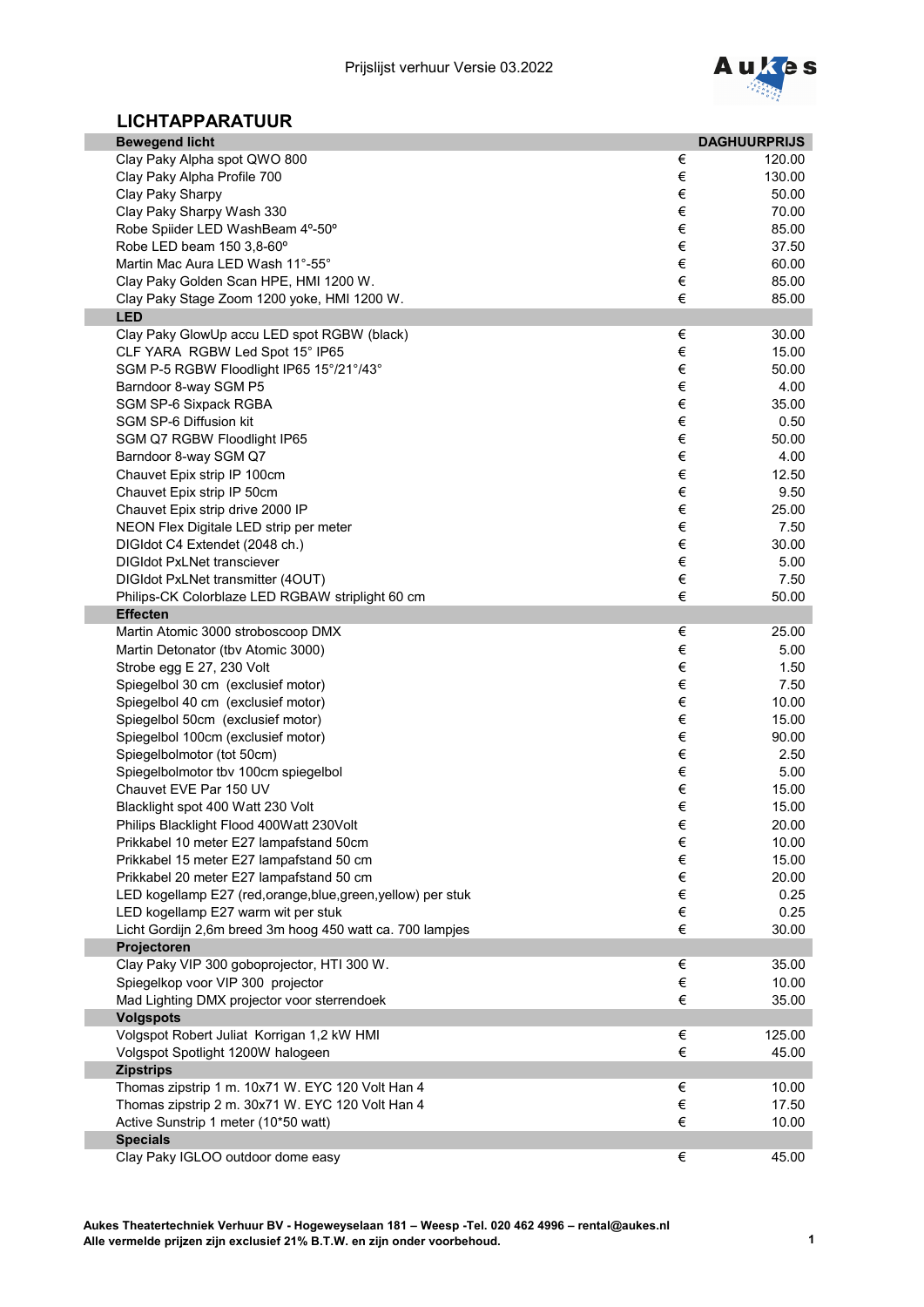

## **LICHTAPPARATUUR**

| <b>Fresnel Spots</b>                                                                       |            | <b>DAGHUURPRIJS</b> |
|--------------------------------------------------------------------------------------------|------------|---------------------|
| Spotlight Mini Fresnell 300 watt                                                           | €          | 5.00                |
| Spotlight 500W Fresnel                                                                     | €          | 7.50                |
| Spotlight 1 kW Fresnel                                                                     | €          | 10.00               |
| Spotlight LED 250W TW PO Fresnel (3000 tot 6500 Kelvin)                                    | €          | 40.00               |
| Quartzcolor Studio fresnel 1 kW PO                                                         | €          | 12.50               |
| Strand/laniro Castor fresnel 2 kW PO                                                       | $\in$      | 17.50               |
| Strand/laniro Pollux fresnel 5 kW PO                                                       | €          | 25.00               |
| PC's                                                                                       |            |                     |
| Spotlight Mini PC 300 watt                                                                 | €          | 5.00                |
| Spotlight 500W PC                                                                          | €          | 7.50                |
| Spotlight 1 kW PC                                                                          | $\in$      | 10.00               |
| Selecon 2 kW PC                                                                            | €          | 15.00               |
| <b>Profiel spots</b>                                                                       |            |                     |
| Spotlight Figura profiel 650 W. 14/33 graden                                               | €<br>$\in$ | 9.00                |
| Selecon SPX profielspot 600 W. 15-35 graden<br>Niethammer 1 kW zoomprofiel HPZ 115 15°-38° | €          | 17.50<br>17.50      |
| Niethammer 2 kW zoomprofiel HPZ 215 15/40                                                  | €          | 25.00               |
| <b>Floodlights</b>                                                                         |            |                     |
| Selecon Acclaim flood/Cyc 500W                                                             | €          | 5.00                |
| Selecon Aurora flood/Cyc 1000W                                                             | €          | 7.00                |
| Strand/lanirio iris 4 pole operated 4 voudige horizon                                      | €          | 20.00               |
| Thomas groundrow 4 x 1kw                                                                   | €          | 20.00               |
| Svoboda 9 x 28V/250 W                                                                      | €          | 25.00               |
| Thomas fourlight                                                                           | €          | 20.00               |
| Thomas eightlight                                                                          | €          | 35.00               |
| Kino Flo Para Beam 400 DMX                                                                 | €          | 75.00               |
| <b>ETC/Studio beam</b>                                                                     |            |                     |
| ETC PAR 575 Source Four (zwart)                                                            | €          | 8.00                |
| ETC PARnell 750 (zwart)                                                                    | €          | 9.50                |
| Studio beam Multipar CDMT 150W (silver)                                                    | €          | 12.00               |
| Studio beam Multipar CDMT 150W (zwart)                                                     | €          | 12.00               |
| Studio beam Multipar MSR 575W electronic ballast (zwart)                                   | €          | 20.00               |
| <b>PAR spots</b>                                                                           |            |                     |
| PAR 36 Pinspot met trafo 230 Volt (silver)                                                 | €          | 4.00                |
| PAR 36 Pinspot met trafo 230 Volt (zwart)                                                  | €          | 4.00                |
| PAR 56 Spot                                                                                | €          | 4.00                |
| PAR 56 Fourbar Showtec Slide Bar                                                           | €          | 25.00               |
| PAR 64 zwart 240 Volt                                                                      | €          | 6.00                |
| PAR 64 fourbar zwart 240V                                                                  | €          | 20.00               |
| PAR 64 sixbar Thomas 240 Volt<br>PAR 64 outdoor waterdicht Thomas                          | €<br>€     | 30.00<br>12.50      |
| ACL set 2 x fourbar PAR 64 short chroom                                                    | €          | 40.00               |
| <b>Bouwlampen</b>                                                                          |            |                     |
| Bouwlamp 150 Watt                                                                          | €          | 2.50                |
| Bouwlamp 500 Watt                                                                          | €          | 3.50                |
| Bouwlamp 1000W                                                                             | €          | 5.00                |
| Leo asym buitenarm. HQI-T 400W                                                             | €          | 15.00               |
| Noodverlichting                                                                            |            | <b>DAGHUURPRIJS</b> |
| Orientatie noodverlichting 2 spots incl. accu                                              | €          | 35.00               |
| Kagenaar nooduitgang met pictogram 2 x TL 8 W.                                             | $\in$      | 15.00               |
| Kagenaar noodverlichting transparant 1 x TL 8 W.                                           | €          | 12.50               |
| <b>LICHTAPPARATUUR</b>                                                                     |            |                     |
| Low voltage spots (met spanningsrail adaptor)                                              |            |                     |
| Spotlight mini Fresnel Led 12/76 graden 50 watt DMX en local dimmer                        | €          | 10.00               |
| Selecon Accent spot 50 Watt wit                                                            | $\in$      | 4.00                |
| Selecon Accent spot 50 Watt zwart                                                          | $\in$      | 4.00                |
| Lival spot LED chrome                                                                      | $\in$      | 5.00                |
| Lival spot LED zwart                                                                       | $\in$      | 5.00                |
| Lival spot 50 Watt chrome                                                                  | €          | 4.00                |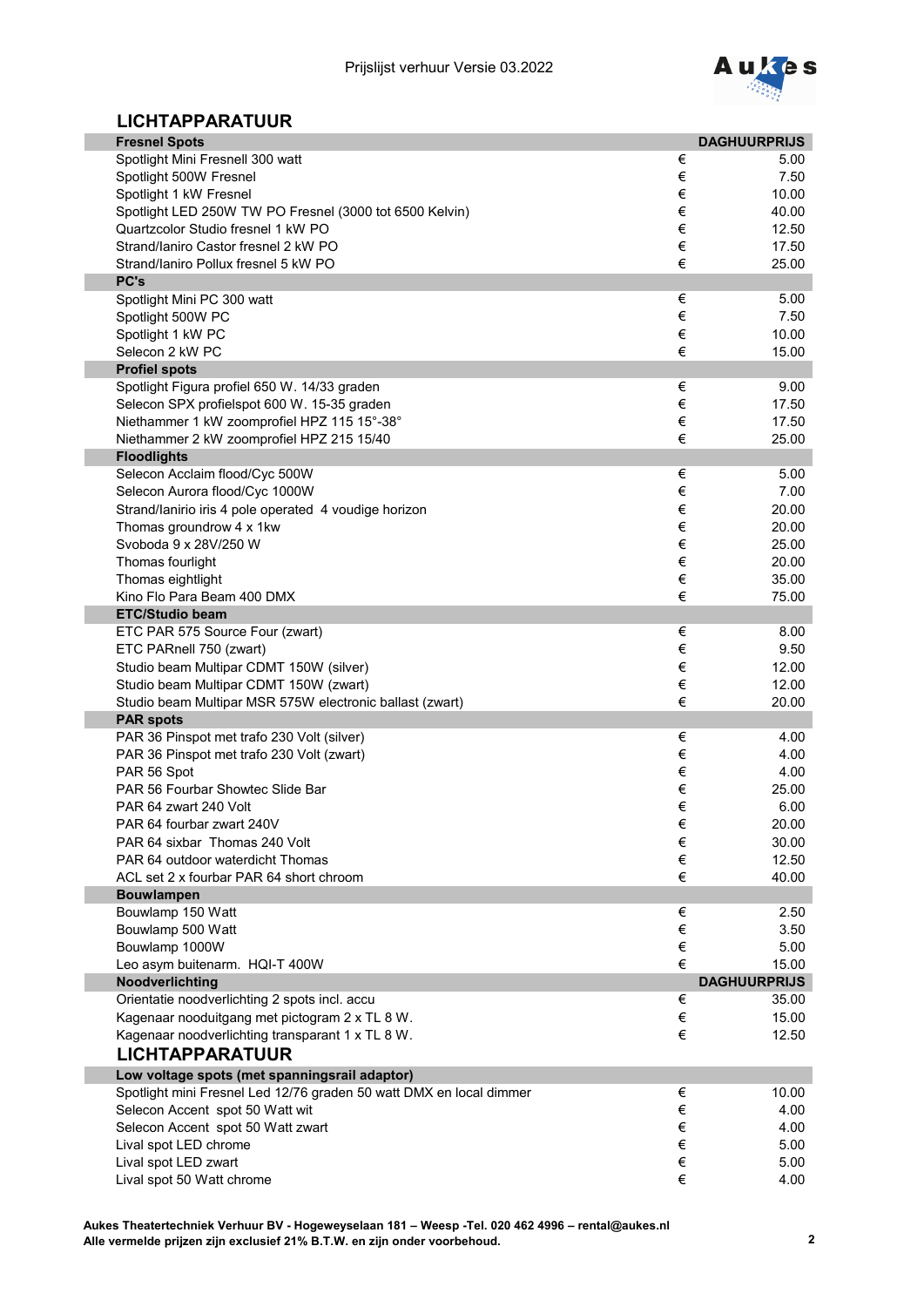

| Lival spot 50 Watt zwart                                          | €     | 4.00                |
|-------------------------------------------------------------------|-------|---------------------|
| Selecon Accent Frodo fresnel spot 75 Watt zwart                   | €     | 7.50                |
| Selecon Accent Profile spot 75 Watt zwart                         | €     | 7.50                |
| Spanningsrail                                                     |       |                     |
| Global 3 fase spanningsrail aluminium 1 m.                        | €     | 1.00                |
| Global 3 fase spanningsrail aluminium 2 m.                        | €     | 2.00                |
| Global 3 fase spanningsrail aluminium 3 m.                        | €     | 3.00                |
| Global 3 fase spanningsrail aluminium 4 m.                        | €     | 4.00                |
| Global 3 fase spanningsrail zwart 1 m.                            | €     | 1.50                |
| Global 3 fase spanningsrail zwart 2 m.                            | €     | 2.50                |
| Global 3 fase spanningsrail zwart 3 m.                            | €     | 3.50                |
| Global 3 fase spanningsrail zwart 4 m.                            | €     | 4.50                |
| Diversen Global hoek en koppelstukken                             | €     | 0.50                |
| Global voedingaansl. Schuko                                       | €     | 0.50                |
| Rook/mistmachines                                                 |       |                     |
| Smokefactory Tour Hazer II (excl. Vloeistof)                      | €     | 40.00               |
| Smoke Factory Carpet Crawler (excl. Vloeistof & Co2)              | €     | 165.00              |
| Co2 high pressure distribution set (max 6 Cilinders)              | €     | 49.50               |
| DF 50 hazer/mistmachine (excl. Vloeistof)                         | €     | 85.00               |
| Smoke Factory Data II rookmachine (excl. Vloeistof)               | €     | 45.00               |
| Smoke Factory Fan Fogger rookmachine (excl. Vloeistof)            | €     | 80.00               |
| Smoke Factory Captain D rookmachine (excl. Vloeistof)             | €     | 35.00               |
| Smoke Factory Spaceball rookmachine (excl. Vloeistof)             | €     | 20.00               |
| Smoke Factory Scotty II Accu rookmachine complete set (ex remote) | $\in$ | 40.00               |
| Smoke Factory draadloze afst. bed. ontvanger + zender             | $\in$ | 5.00                |
| JEM AF1 MKII DMX Fan                                              | €     | 25.00               |
| Antari Fan AF-5 windmachine DMX                                   | €     | 25.00               |
| <b>Kleurwisselaars</b>                                            |       |                     |
| Rainbow scroller 15" pluscard                                     | €     | 45.00               |
| Rainbow scroller Eightlight                                       | €     | 55.00               |
| Rainbow scroller Fourlight                                        | €     | 45.00               |
| Rainbow scroller 6" pro                                           | €     | 17.50               |
| Rainbow scroller 8" pro                                           | €     | 20.00               |
| Rainbow powersupply maxi                                          | €     | 15.00               |
| Scroller kabel 4 polig XLR 5 m of 10m                             | €     | 1.00                |
| Scroller kabel 4 polig XLR 20 m.                                  | €     | 2.00                |
| <b>LICHTAPPARATUUR</b>                                            |       |                     |
| <b>Regeltafels</b>                                                |       | <b>DAGHUURPRIJS</b> |
| ChamSys MQ500M Stadium Console                                    | €     | 450.00              |
| ChamSys MQ500M Stadium Wing                                       | $\in$ | 175.00              |
| ChamSys MQ 80                                                     | €     | 175.00              |
| ChamSys MQ 60                                                     | €     | 150.00              |
| Chamsys QuickQ 10 desk                                            | $\in$ | 35.00               |
| Chamsys QuickQ 20 desk                                            | €     | 45.00               |
| Chamsys QuickQ 30 desk                                            | €     | 55.00               |
| <b>Chamsys Extra Wing Compact</b>                                 | €     | 50.00               |
| Chamsys PC wing compact                                           | €     | 50.00               |
| Chamsys PC mini wing                                              | €     | 30.00               |
| Grand MA 2 Light                                                  | €     | 450.00              |
| Grand MA 2 fader wing                                             | €     | 75.00               |
| Grand MA-1 ultra light                                            | $\in$ | 160.00              |
| <b>Grand MA Micro</b>                                             | $\in$ | 110.00              |
| <b>Compulite Photon</b>                                           | €     | 120.00              |
| LSC Atom 12/24 DMX regeltafel                                     | €     | 25.00               |
| Regeltafels toebehoren                                            |       |                     |
| ELC Node 4                                                        | €     | 35.00               |
| ELC Node 6 met 5 poort ethernet switch                            | €     | 50.00               |
| Ethernet ProSafe 8 port switch GS 108                             | €     | 10.00               |
| LSC DMX datasplitter 1 x in, 4 x uit                              | €     | 12.50               |
| Swisson DMX datasplitter 1x in, 5 x uit                           | $\in$ | 12.50               |
| Swisson DMX Recorder                                              | €     | 17.50               |
|                                                                   |       |                     |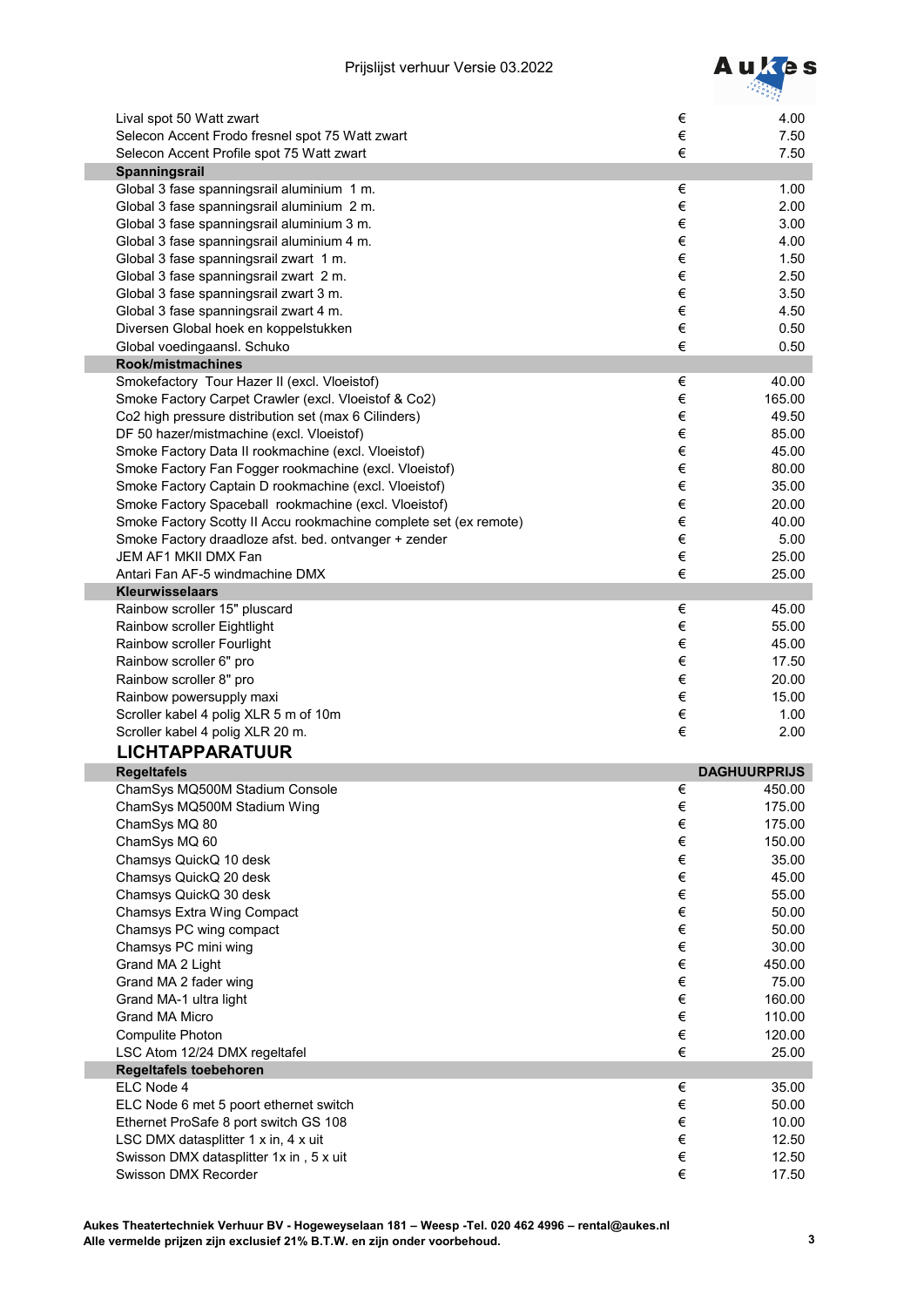

| LSC DMX data split 1 in - 10 uit                            | €     | 25.00  |
|-------------------------------------------------------------|-------|--------|
| 23inch Touchscreen                                          | €     | 25.00  |
| Monitor TFT                                                 | €     | 15.00  |
| LSC DMX demultiplexer 96 kan. (8x15p. subD)                 | €     | 25.00  |
| D4 Oscar Lighting two.to.one DMX merger/converter           | €     | 25.00  |
| <b>Dimmers</b>                                              |       |        |
| Swisson Sinewave dimmer 12x2,5Kw (absoluut storingsvrij)    | €     | 90.00  |
| MA Digital Dimmer 12 x 2,3 kW                               | €     | 60.00  |
| Dimmerrack 24 x 2,3 kW dimmer + 12 x 16A 220V met patchveld | $\in$ | 165.00 |
| LSC TS series dimmer 12 x 2,3 kW.                           | €     | 60.00  |
| LSC Tourseries dimmer 48 x 2,3 kW, patch Han16              | €     | 240.00 |
| Handdimmer 1x2 kW (manual/DMX)                              | €     | 7.50   |
| Celco dimmer 6 x 5 kW                                       | €     | 40.00  |
| <b>DMX kabels</b>                                           |       |        |
| DMX kabel 1 m.                                              | €     | 0.50   |
| DMX kabel 2,5 m.                                            | €     | 0.50   |
| DMX kabel 5 m.                                              | €     | 1.00   |
| DMX kabel 10 m.                                             | €     | 1.00   |
| DMX kabel 15 m.                                             | €     | 1.50   |
| DMX kabel 20 m.                                             | €     | 2.00   |
| DMX haspel 45 m.                                            | €     | 5.00   |
| DMX haspel 70 m.                                            | €     | 7.50   |
| Cat 5 UTP Ethernet koppelbus                                | €     | 1.00   |
| Cat 5 UTP Ethernet kabel 2,5 m.                             | $\in$ | 1.50   |
| Cat 5 UTP Ethernet kabel 5 m.                               | $\in$ | 2.00   |
| Cat 5 UTP Ethernet kabel 10 m.                              | €     | 3.00   |
| Cat 5 UTP Ethernet Haspel 70 m.                             | €     | 20.00  |
| Verloopje DMX - XLR3                                        | €     | 0.50   |

## **STROOMVOORZIENING**

| Kabels 230 Volt                                    |       | <b>DAGHUURPRIJS</b> |
|----------------------------------------------------|-------|---------------------|
| Schuko verlengkabel 230 Volt 1 m. titanex 3x2,5    | €     | 0.50                |
| Schuko verlengkabel 230 Volt 2,5 m. titanex 3x2,5  | $\in$ | 0.50                |
| Schuko verlengkabel 230 Volt 5 m. titanex 3x2,5    | €     | 0.50                |
| Schuko verlengkabel 230 Volt 10 m. titanex 3x2,5   | €     | 1.00                |
| Schuko verlengkabel 230 Volt 15 m. titanex 3x2,5   | €     | 1.50                |
| Schuko verlengkabel 230 Volt 20 m. titanex 3x2,5   | $\in$ | 2.00                |
| Schuko verdeelblok 4 voudig slagvast 3 m.          | €     | 1.50                |
| Schuko haspel 50 m. (3x2,5qmm)                     | €     | 5.00                |
| 5 KW Kabel 32A 1-fase CEE blauw 10mtr              | €     | 2.00                |
| 5 KW Kabel 32A 1-fase CEE blauw 20mtr              | €     | 3.50                |
| Verloop CEE 16 A male blauw 1 fase - schuko female | €     | 1.00                |
| Verloop shuko male - CEE 16 A female blauw 1 fase  | €     | 1.00                |
| <b>Krachtstroomkabels</b>                          |       |                     |
| Verdeelblok CEE 125 A - 4x32, 2x63, 3xSchuko       | €     | 45.00               |
| Verdeelblok CEE 63A - 3x32 3 x Schuko aardlek      | €     | 25.00               |
| Verdeelblok CEE 32A - 3xHan16, 3 x Schuko aardlek  | €     | 20.00               |
| Bals verdeelblok CEE 32A - 2xHan16, 2xSchuko       | €     | 17.50               |
| Bals verdeelblok CEE 32A - 6xSchuko/6xaardlek      | €     | 17.50               |
| Bals verdeelblok CEE 32A- 6xSchuko/1xaardlek/32uit | €     | 17.50               |
| CEE 125 A kabel 5 m.                               | €     | 10.00               |
| CEE 125 A kabel 25 m                               | €     | 25.00               |
| CEE 63 A kabel 2,5 m.                              | €     | 3.50                |
| CEE 63 A kabel 5 m.                                | €     | 4.00                |
| CEE 63 A kabel 10 m.                               | €     | 5.00                |
| CEE 63 A kabel 15 m.                               | €     | 7.50                |
| CEE 63 A kabel 20 m.                               | €     | 10.00               |
| CEE 32 A kabel 2,5 m.                              | €     | 2.50                |
| CEE 32 A kabel 5 m.                                | €     | 3.50                |
| CEE 32 A kabel 10 m.                               | €     | 4.50                |
| CEE 32 A kabel 15 m.                               | €     | 5.00                |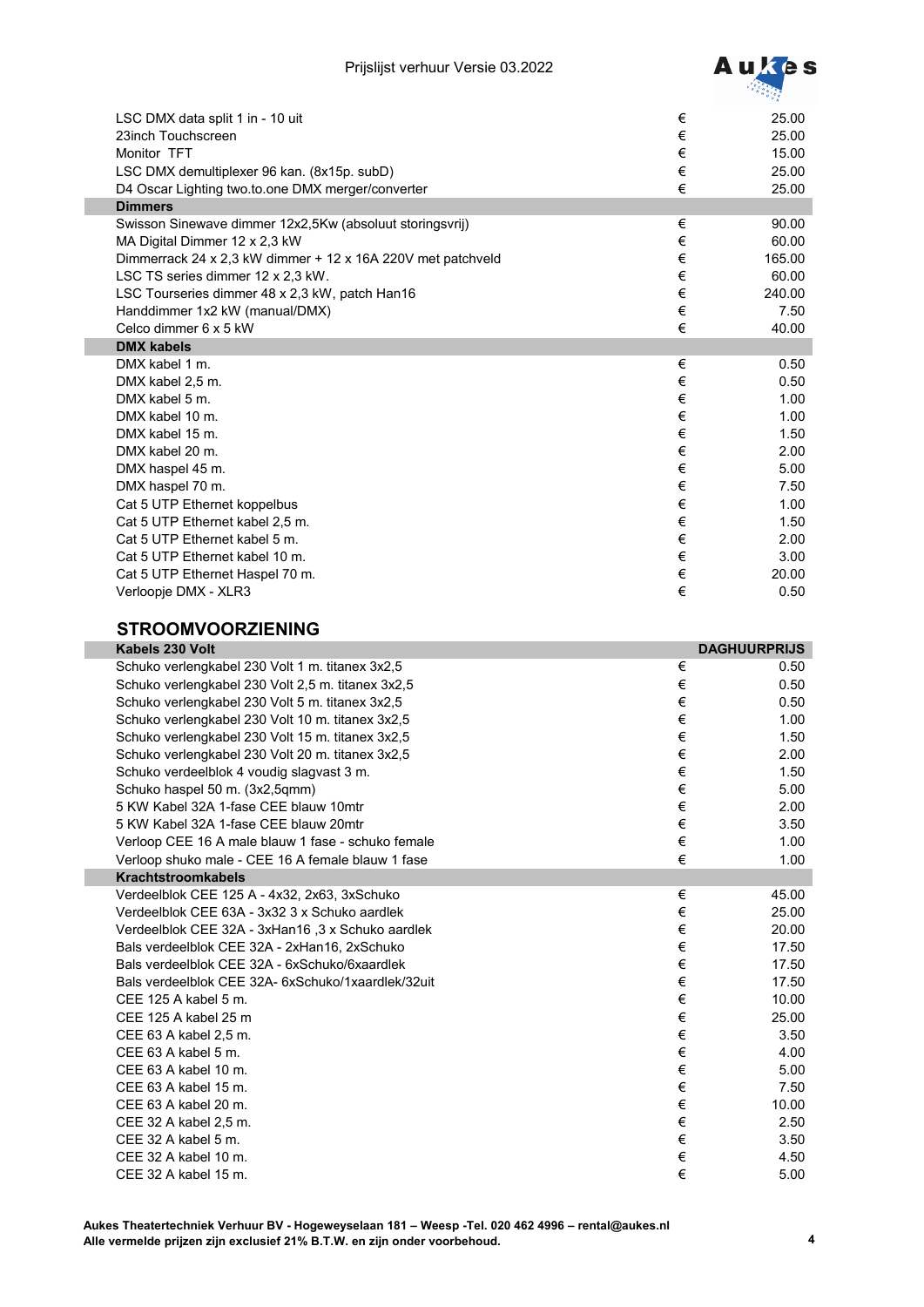

| CEE 32 A kabel 20 m.                               | €     | 6.00                |
|----------------------------------------------------|-------|---------------------|
| Verloop CEE 125 A male - CEE 63 A female           | €     | 5.00                |
| Verloop CEE 63 A male - CEE 125 A female           | €     | 5.00                |
| Verloop CEE 63 A male - CEE 32 A female            | €     | 2.50                |
| Verloop CEE 32 A male - CEE 63 A female            | €     | 2.50                |
| Verloop CEE 32 A male - CEE 16 A female            | €     | 2.50                |
| <b>Aansluitkabels</b>                              |       |                     |
| Splitkabel Schuko-2 x Han 4 (t.b.v. Zipstrips)     | €     | 1.00                |
| Verloop CEE 125 A - Powerlock 2.5 m.               | $\in$ | 5.00                |
| Verloop Powerlock - 125A CEE female                | €     | 5.00                |
| <b>Multikabels Harting 16p.</b>                    |       |                     |
| Multikabel Han 16, 2,5m. 2,5 mmq                   | €     | 2.00                |
| Multikabel Han 16, 5 m. 2,5 mmq                    | €     | 2.50                |
| Multikabel Han 16, 10 m. 2,5 mmq                   | €     | 3.00                |
| Multikabel Han 16, 15 m. 2,5 mmq                   | €     | 4.00                |
| Multikabel Han 16, 20 m. 2,5 mmq                   | €     | 5.00                |
| H8 break-in kabel (8 x Schuko male-Han16 fem.)     | €     | 3.50                |
| H8 break-out blok (Han16 male-8 x Schuko fem.)     | €     | 3.50                |
| H8 break-out kabel (Han 16 Male-CEE 16A blauw fem) | €     | 3.50                |
| H8 break-out kabel (Han16 male-8 x Schuko fem.)    | €     | 3.50                |
| Han 16 seriesplitter                               | €     | 3.50                |
| Han 16 parallelsplitter                            | €     | 3.50                |
| Verloop Socapex male - Harting 16 p. feme (6 kan.) | €     | 3.50                |
| Vlp. Socapex-> harting 16p. bus                    | €     | 3.50                |
| <b>RIGGING</b>                                     |       |                     |
| <b>Motortakels</b>                                 |       | <b>DAGHUURPRIJS</b> |
| Chainmaster D8+ takel 320Kg 24 m.                  | €     | 35.00               |
| Prolyft PLE-12-020 motortakel 1 ton 20 m.          | €     | 50.00               |
| Prolyft PLE 12-032 motortakel 1 ton 32 m.          | €     | 65.00               |
| Verlinde SM10 motortakel 1 ton 20 m.               | €     | 50.00               |
| Handtakel 1000Kg 10 meter                          | €     | 17.50               |
| Handtakel 500Kg 12 meter                           | €     | 17.50               |
| Motorkabel 5 m.                                    | €     | 1.00                |
| Motorkabel 10 m.                                   | €     | 1.50                |
| Motorkabel 15 m.                                   | €     | 1.75                |
| Motorkabel 20 m.                                   | €     | 2.00                |
| Motor break-out (Han16-4xCEE)                      | €     | 3.00                |
| Motorkabel splitter 0,5 m.                         | $\in$ | 1.00                |
| Motorsturing 12-weg                                | $\in$ | 50.00               |
| Motorsturing 8-weg                                 | €     | 35.00               |
| Yellowbox                                          | €     | 7.50                |
| Steels e.d.<br>Softsteel 2ton 1,5 meter zwart      | €     | 1.50                |
| Softsteel 2ton 1 meter zwart                       | $\in$ | 1.00                |
| Softsteel 2ton 0,5 meter zwart                     | $\in$ | 1.00                |
| Inkortketting 2 m.                                 | $\in$ | 5.00                |
| Basket 1,5 m. (incl. topring L-code blauw          | $\in$ | 2.00                |
| Steel (10mm) 1 m.                                  | $\in$ | 1.00                |
| Steel (10mm) 1,5 m.                                | €     | 1.00                |
| Steel (10mm) 2 m.                                  | $\in$ | 1.00                |
| Steel (10mm) 2,5 m.                                | $\in$ | 1.25                |
| Steel (10mm) 3 m.                                  | $\in$ | 1.50                |
| Steel (10mm) 5 m.                                  | €     | 2.50                |
| Steel (10mm) 7 m.                                  | €     | 3.50                |
| Steel (10mm) 9,95 m.                               | €     | 5.00                |
| Steel (8 mm) 0,9 meter                             | $\in$ | 1.00                |
| Slang steel (10mm) 1 m.                            | €     | 1.00                |
| Slang steel (10mm) 2 m.                            | €     | 1.00                |
| Slang steel (10mm) 2,5 m.                          | €     | 1.25                |
| Bevestigingsmateriaal                              |       |                     |
| Harp (shackle) klein (0,5-1T)                      | €     | 0.25                |
|                                                    |       |                     |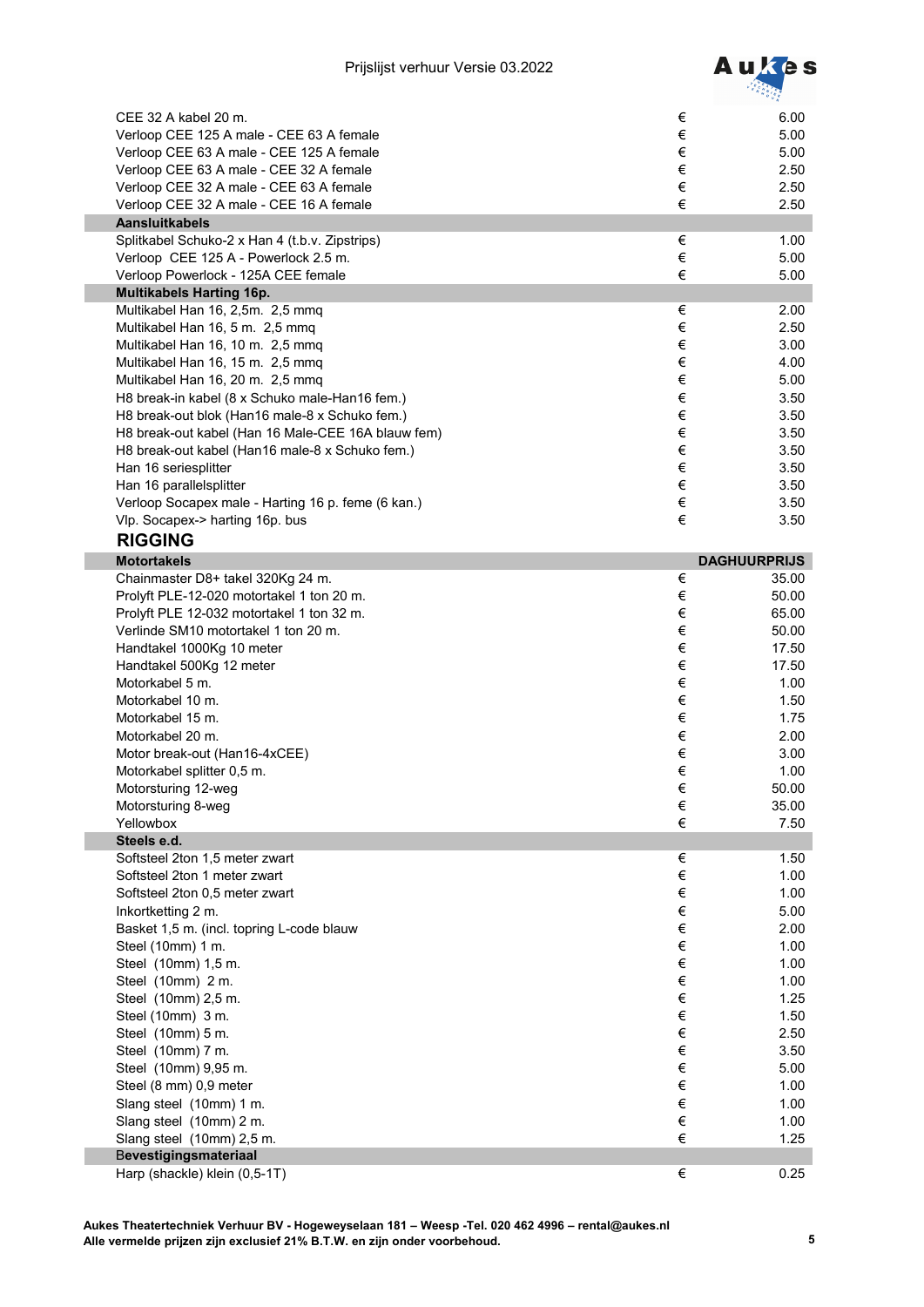

| Harp greenpin (shackle) 3,25 T.                                                                                                          | €          | 0.40                |
|------------------------------------------------------------------------------------------------------------------------------------------|------------|---------------------|
| Superklem (balkklem) 200 mm, SWL 2T                                                                                                      | $\in$      | 12.50               |
| Superklem (balkklem) 320 mm, SWL 3T                                                                                                      | $\in$      | 12.50               |
| Tent klem 70370                                                                                                                          | $\in$      | 3.50                |
| Topring                                                                                                                                  | €          | 1.00                |
| Scaffclamp double 50mm swivel coupler                                                                                                    | $\in$      | 1.00                |
| Scaffclamp double 50mm swivel coupler (black)                                                                                            | €          | 1.30                |
| enkele scaff klem                                                                                                                        | $\in$      | 1.00                |
| G haak 2" met vleugelbout                                                                                                                | $\in$      | 0.50                |
| Megaclaw ophangbeugel                                                                                                                    | $\in$      | 0.50                |
| Ratelspanner 250 kg, 5 m.                                                                                                                | $\in$      | 1.00                |
| Ratelspanner 5 ton 10 m.                                                                                                                 | €          | 2.00                |
| <b>RIGGING</b>                                                                                                                           |            |                     |
| Prolyte truss X30V                                                                                                                       |            | <b>DAGHUURPRIJS</b> |
| Prolyte truss X30V Square 30 length 0,21 m. 30x30 cm vierkant                                                                            | $\in$      | 3.00                |
| Prolyte truss X30V Square 30 length 0,29 m. 30x30 cm vierkant                                                                            | $\in$      | 3.50                |
| Prolyte truss X30V Square 30 length 0,71 m. 30x30 cm vierkant                                                                            | $\in$      | 3.50                |
| Prolyte truss X30V Square 30 length 1 m. 30x30 cm vierkant                                                                               | $\in$      | 3.50                |
| Prolyte truss X30V Square 30 length 2 m. 30x30 cm vierkant                                                                               | $\in$      | 7.00                |
| Prolyte truss X30V Square 30 length 3 m. 30x30 cm vierkant                                                                               | $\in$      | 10.50               |
| Prolyte truss X30V Square 30 att. 20cm t.b.v. Boxcorner                                                                                  | $\in$      | 2.00                |
|                                                                                                                                          | $\in$      |                     |
| Prolyte truss X30V Boxcorner                                                                                                             | $\in$      | 10.00               |
| Prolyte truss X30V Square 30 C003 2-weg 90 gr hoek Hor.                                                                                  | $\in$      | 10.00               |
| Prolyte truss X30V Square 30 C012 3-weg 90 gr hoek + down                                                                                |            | 12.50               |
| Prolyte truss X30V Square 30 C016 4-weg kruis Hor                                                                                        | $\in$<br>€ | 12.50               |
| Prolyte truss X30V Square 30 C017 3-weg T-stuk Hor.                                                                                      | $\in$      | 12.50               |
| Prolyte truss X30V Square 30 C020 4-weg T-stuk + down                                                                                    |            | 12.50               |
| Prolyte Book Corner 30D/V                                                                                                                | $\in$      | 10.00               |
| Prolyte truss Square 30 X30V tower plate                                                                                                 | $\in$      | 3.00                |
| Prolyte truss Baseplate 30D/V 70*70cm 40Kg (Boom Base)                                                                                   | €          | 10.00               |
| Prolyte truss H30V (ZWART)                                                                                                               | €          |                     |
| Prolyte truss H30V Square 30 length 0,25 m. 30x30 cm vierkant (black)                                                                    | $\in$      | 6.00                |
| Prolyte truss H30V Square 30 length 0,29 m. 30x30 cm vierkant (black)                                                                    | $\in$      | 6.00<br>6.00        |
| Prolyte truss H30V Square 30 length 0,5 m. 30x30 cm vierkant (black)                                                                     | $\in$      | 6.00                |
| Prolyte truss H30V Square 30 length 1 m. 30x30 cm vierkant (black)<br>Prolyte truss H30V Square 30 length 2 m. 30x30 cm vierkant (black) | $\in$      | 10.00               |
|                                                                                                                                          | €          |                     |
| Prolyte truss H30V Square 30 length 3 m. 30x30 cm vierkant (black)<br>Prolyte truss H30V Square 30 C003 2-weg 90 gr hoek Hor. (black)    | €          | 15.00               |
|                                                                                                                                          | €          | 12.50               |
| Prolyte truss H30V Square 30 C012 3-weg 90 gr hoek + down (black)<br>Prolyte truss H30V Square 30 C016 4-weg kruis Hor. (black)          | $\in$      | 15.00<br>15.00      |
| Prolyte truss H30V Square 30 C017 3-weg T-stuk Hor. (black)                                                                              | $\in$      | 15.00               |
| Prolyte truss H30V Square 30 C020 4-weg T-stuk + down (black)                                                                            | €          | 15.00               |
| <b>Prolyte truss X30D</b>                                                                                                                |            |                     |
| Prolyte truss X30D-L021 triangle 30 length 21CM                                                                                          | €          | 3.00                |
| Prolyte truss X30D-L029 triangle 30 length 29CM                                                                                          | €          | 3.00                |
| Prolyte truss X30D-L050 triangle 30 length 50 CM                                                                                         | $\in$      | 3.00                |
| Prolyte truss X30D-L071 triangle 30 length 71CM                                                                                          | $\in$      | 3.00                |
| Prolyte truss X30D-L100 triangle 30 length 100CM                                                                                         | $\in$      | 3.00                |
| Prolyte truss X30D-L200 triangle 30 length 200CM                                                                                         | $\in$      | 6.00                |
| Prolyte truss X30D-L300 triangle 30 length 300 CM                                                                                        | $\in$      | 9.00                |
| Prolyte truss X30D-C003 triangle 30 2-WAY CORNER 90°                                                                                     | $\in$      | 7.50                |
| Prolyte truss X30D-C007 triangle 30 2-WAY CORNER 90° AD                                                                                  | $\in$      | 7.50                |
| Prolyte truss X30D-C012 triangle 30 3-WAY CORNER R. AD                                                                                   | €          | 10.00               |
| Prolyte truss X30D-C013 triangle 30 3-WAY CORNER L. AD                                                                                   | $\in$      | 10.00               |
| Prolyte truss X30D-C016 triangle 30 4-WAY CROSS HOR.                                                                                     | $\in$      | 10.00               |
| Prolyte truss X30D-C017 triangle 30 3-WAY T-JOINT HOR.                                                                                   | $\in$      | 10.00               |
| Prolyte truss X30D-C018 triangle 30 3-WAY T-JOINT VERT                                                                                   | $\in$      | 10.00               |
| Prolyte truss X30D-C020 triangle 30 4-WAY T-JOINT AD                                                                                     | $\in$      | 12.50               |
| Prolyte truss BASE-30D Towerplate triangle 30D                                                                                           | $\in$      | 3.00                |
| Prolyte BOX-30D-0 BOXCORNER 30D                                                                                                          | $\in$      | 15.00               |
| Prolyte H30D-R250-8 CIRCLE H30D, R=250, 8 PIECES                                                                                         | €          | 90.00               |
|                                                                                                                                          |            |                     |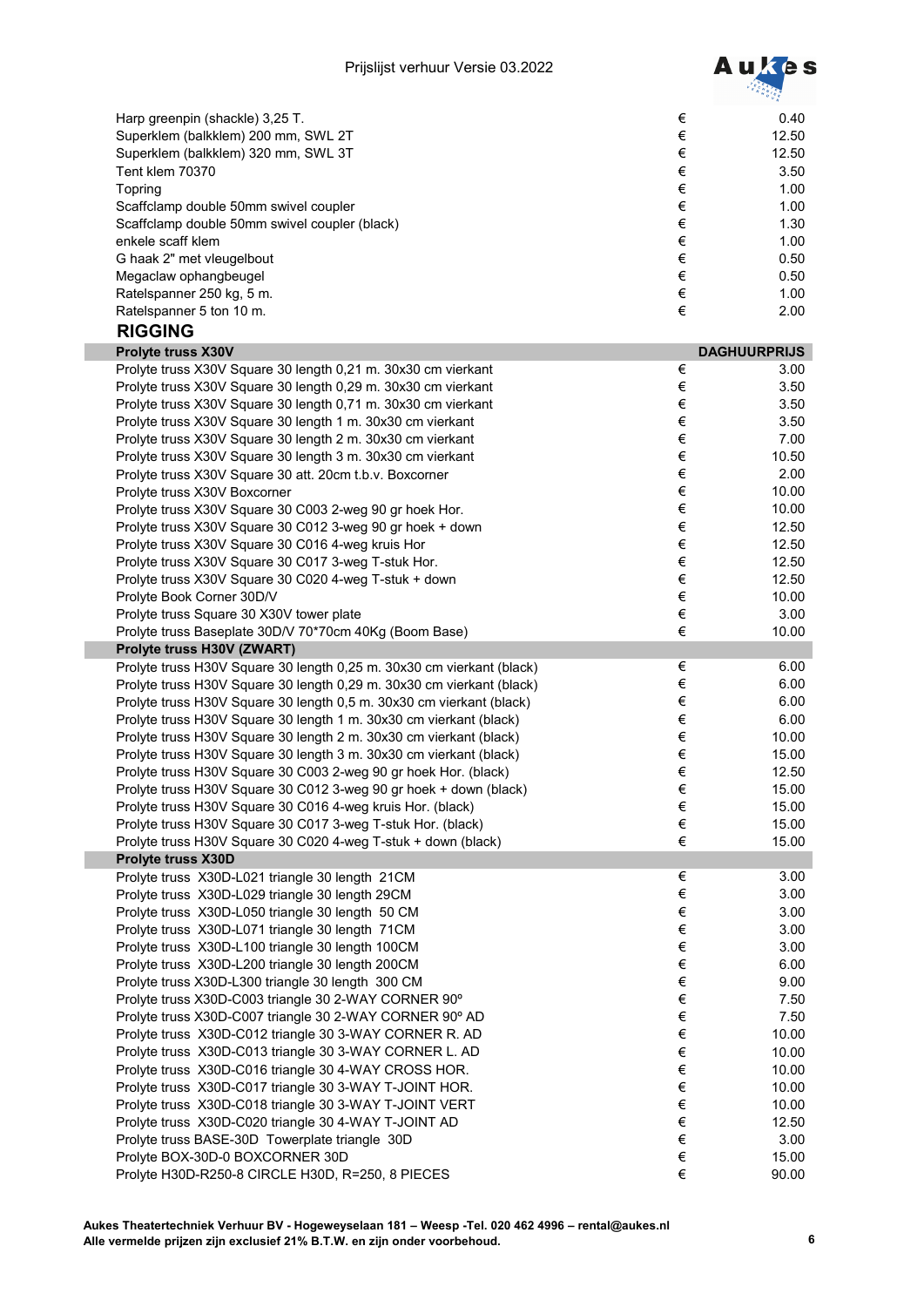

| Prolyte H30D-R350-8 CIRCLE H30D, R=350, 8 PIECES<br><b>Prolyte Tube</b> | €     | 140.00 |
|-------------------------------------------------------------------------|-------|--------|
| Prolyte Tube 48/3mm met CCS length 100cm (black)                        | €     | 3.00   |
| Prolyte Tube 48/3mm met CCS length 100cm                                | €     | 2.00   |
| Prolyte Tube 48/3mm met CCS length 200cm (black)                        | €     | 4.00   |
| Prolyte Tube 48/3mm met CCS length 200cm                                | $\in$ | 3.00   |
| Prolyte Tube 48/3mm met CCS length 300cm (black)                        | $\in$ | 5.00   |
| Prolyte Tube 48/3mm met CCS length 300cm                                | €     | 4.00   |
|                                                                         |       |        |
| <b>RIGGING</b>                                                          |       |        |
| <b>Eurotruss</b>                                                        |       |        |
| Eurotruss SR-20 Saddle Roof Ground support (12m breed 10m diep)         |       | P.O.A. |
| Eurotruss XD Boxcorner (black)                                          | €     | 16.00  |
| Eurotruss XD length 50cm rectangle (black)                              | $\in$ | 10.00  |
| Eurotruss XD length 100cm rectangle (black)                             | $\in$ | 10.00  |
| Eurotruss XD length 200cm rectangle (black)                             | $\in$ | 13.50  |
| Eurotruss XD length 300cm rectangle (black)                             | $\in$ | 17.50  |
| Eurotruss XD circle D=3mtr rectangle (black) 4 pieces                   | €     | 100.00 |
| <b>Truss Thomas</b>                                                     |       |        |
| Thomas supertruss 52x52cm 0,5 meter deel                                | €     | 10.00  |
| Thomas supertruss 52x52cm 1 meter deel                                  | €     | 10.00  |
| Thomas supertruss 52x52cm 2 meter deel                                  | €     | 15.00  |
|                                                                         | €     |        |
| Thomas supertruss 52x52cm 3 meter deel                                  |       | 22.50  |
| Thomas supertruss 52x52cm 5 meter deel                                  | €     | 37.50  |
| Thomas supertruss 52x52cm Circle D=9 meter 8 pieces                     | €     | 240.00 |
| Thomas GS paal 4 ton 0.75 meter                                         | $\in$ | 7.50   |
| Thomas GS paal 4 ton 1,5 meter                                          | $\in$ | 10.00  |
| Thomas GS paal 4 ton 3 meter                                            | $\in$ | 15.00  |
| Thomas GS scharnier 4 ton 0,95 m                                        | $\in$ | 15.00  |
| Thomas GS scharnier 4 ton 2 m.                                          | €     | 15.00  |
| Thomas hekje 60 gr.(52x52cm)                                            | €     | 5.00   |
| Thomas hekje 90 gr.(52 x 52cm) met hijsoog                              | €     | 5.00   |
| Thomas hekje 90 gr.(52x52cm)                                            | €     | 5.00   |
| Thomas hoekplaat (52x52cm)                                              | €     | 2.50   |
| Thomas hoekplaat wielen (52x52cm)                                       | €     | 5.00   |
| Thomas GS kraandeel 4 tons                                              | €     | 10.00  |
| Thomas GS tower voetplaat (base 0,15m)                                  | €     | 10.00  |
| Thomas/Tomcat Liftingpoint 52x52cm                                      | €     | 5.00   |
|                                                                         |       |        |
| Statieven, liften, hoogwerkers, baseplates                              |       |        |
| ALP PHCI-1100 personenlift 11 m. (werkhoogte)                           | €     | 150.00 |
| ALP PHCI-1050 personenlift 9,6 m. (werkhoogte)                          | €     | 125.00 |
| ALP PHCI 940-XK personenlift 9,6 m. (werkhoogte) met uitschuif kooi     | $\in$ | 125.00 |
| ALP TLC 750-F theaterlift 7,5 m.(handbed.) vierk. Vork (300 kg)         | €     | 65.00  |
| ALPTLC 600-F theaterlift 6 m.(handbed.) vierk. Vork (300 kg)            | €     | 50.00  |
| Manfrotto Black Magic windup statief 5,8 m 200 kg)                      | €     | 60.00  |
| Manfrotto statief 2,7 m.                                                | €     | 6.00   |
| Kupo windup 3,8 m Zwart (087NWB) (30 kg)                                | €     | 12.50  |
| Manfrotto windup 3,8 m. (087NW) (30 kg)                                 | €     | 12.50  |
| Baricuda pole 1.50m tot 2.70m                                           | €     | 5.00   |
| Volgspotstoel Thomas compleet                                           | €     | 54.00  |
| Spigot (doughty)                                                        | €     | 1.00   |
| Vloerstatief metaal T                                                   | €     | 2.00   |
| Aluminium vloerstatief (t.b.v. spots met g-haak)                        | €     | 2.00   |
| Base plate rond D=99cm 80 Kg (zilver)                                   | €     | 20.00  |
| Base plate 30D/30V 0,7 x 0,7 M 36 Kg (zwart)                            | €     | 10.00  |
| Ballast 650KG voor prolyte X/H30V/D (zwart)                             | €     | 40.00  |
|                                                                         |       |        |
| <b>GELUID</b>                                                           |       |        |
| Luidsprekers                                                            |       |        |
| Meyer Sound UPJ-1P 3p Selfpowered(80 x 50)                              | €     | 40.00  |
| Meyer Sound LEOPARD W/P 5p Line array module                            | $\in$ | 80.00  |
| Meyer Sound LEOPARD/LFC900 Flybar                                       | €     | 45.00  |
| Meyer Sound 900 LFC W/P 5p Low frequency module                         | €     | 80.00  |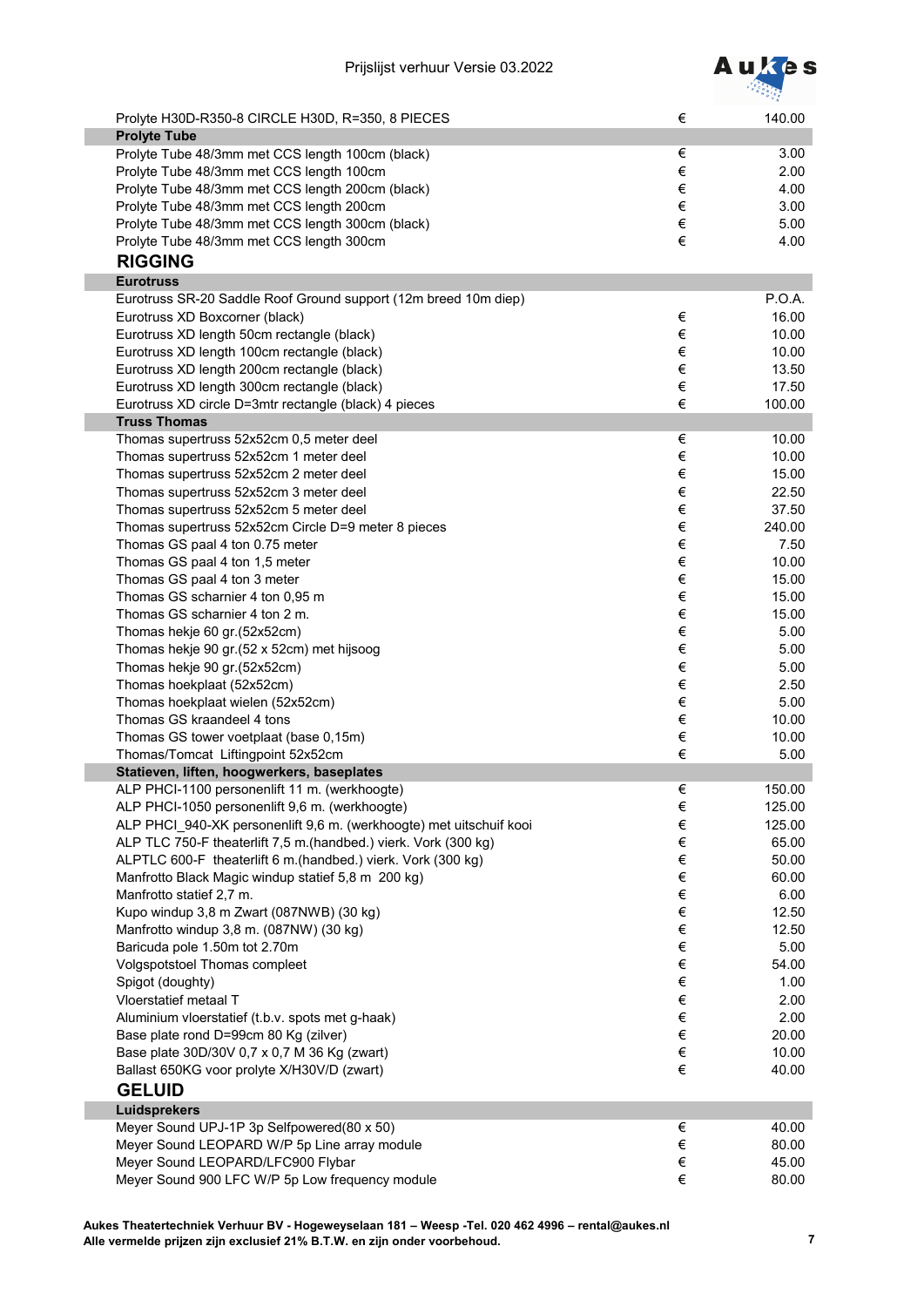

| Meyer Sound LEOPARD set (12 x top plus 6 x 900 LFC)         |       | P.O.A. |
|-------------------------------------------------------------|-------|--------|
| EAW JFX 260i luidpreker 60/40 graden                        | $\in$ | 30.00  |
| EAW JF80Y luidspreker                                       | €     | 20.00  |
| EAW SB625R sub luidspreker                                  | €     | 25.00  |
| Behringer Truth 3030A Active speaker                        | €     | 7.50   |
| Bose S1 Pro accu luidspreker                                | €     | 20.00  |
|                                                             | €     |        |
| Sennheiser HD 25 hoofdtelefoon                              |       | 5.00   |
| <b>Versterkers en Processors</b>                            |       |        |
| Meyer Sound Galaxy 816 processor + RMS rack met distributie | $\in$ | 75.00  |
| Lab Gruppen PLM 10000Q 4 kanaals versterker                 | €     | 70.00  |
| Lab Gruppen fp 3400 versterker                              | €     | 35.00  |
| Lab Gruppen fp 2600/Lab 1600 versterker                     | €     | 30.00  |
| Lab Gruppen cross-over ACN2C                                | €     | 20.00  |
| Carver PM 1400 versterker                                   | €     | 25.00  |
| Versterkerrack 3x Lab versterker + EAW UX8800 processor     | €     | 145.00 |
| <b>Mixers</b>                                               |       |        |
| Yamaha O1V 96 VCM digitale Mixer                            | €     | 60.00  |
| Yamaha QL-1 digitale Mixer                                  | €     | 150.00 |
| Yamaha QL-5 digitale Mixer                                  | €     | 200.00 |
| Yamaha TF-1 digitale mixer                                  | €     | 75.00  |
| Yamaha Rio3224D stagebox                                    | €     | 90.00  |
| Yamaha MG-06 mixer (2mic/2stereo)                           | €     | 15.00  |
| Yamaha MG-10xu mixer (4mic/4stereo)                         | €     | 20.00  |
| Yamaha MG-12XU mixer (8 mic/4 stereo)                       | €     | 25.00  |
| Yamaha MG-16XU mixer                                        | €     | 25.00  |
| Yamaha MG 166CX mixer                                       | €     | 25.00  |
| Crest Audio mengtafel 19" XR-20                             | €     | 45.00  |
| <b>Microfoons</b>                                           |       |        |
| Shure SM 58 microphone                                      | €     | 7.00   |
| Shure Beta 58A microphone                                   | €     | 7.00   |
| Shure Beta 52A microphone                                   | €     | 9.00   |
|                                                             | €     | 7.00   |
| Shure Beta 56A Dynamic microphone                           | €     |        |
| Shure Beta 57A Dynamic microphone                           |       | 7.00   |
| Shure Beta 87A Condenser vocal microphone                   | €     | 9.00   |
| Shure Beta 91A microphone                                   | €     | 10.00  |
| Shure MX418/C Cardiod Condensor microphone                  | €     | 14.00  |
| Sennheiser MD 421 II Dynamic microphone                     | €     | 10.00  |
| Sennheiser E-604 Cardioid microphone                        | €     | 7.00   |
| AKG CK 91 condensor microphone kompleet                     | €     | 14.00  |
| AKG C451B condensor microphone                              | €     | 12.50  |
| MBHO MDC 660 condensor microphone                           | €     | 10.00  |
| Draadloze systemen                                          |       |        |
| Sennheiser EW 500-G3 set handheld                           | €     | 80.00  |
| Sennheiser EW 500-G3 set beltpack + DPA 4088 beige          | €     | 90.00  |
| Sennheiser ASA 1 antennespliter incl. 2 antennes            | €     | 25.00  |
| Sennheiser EW 300 IEM G3 In-ear systeem                     | €     | 40.00  |
| DJ Gear en Afspeelapparatuur                                |       |        |
| Pioneer DJM 900 Nexus2 DJ mixer                             | €     | 45.00  |
| Pioneer CDJ 2000 Nexus2                                     | €     | 50.00  |
| Tascam MD-CD1 MK2 cd/md speler                              | €     | 25.00  |
| Yamaha CD speler                                            | €     | 10.00  |
| <b>GELUID</b>                                               |       |        |
|                                                             |       |        |
| Randapparatuur                                              |       |        |
| EMO CEQ60 equalizer 2 x 30 bands                            | €     | 30.00  |
| APEX stereo DBDI-2                                          | €     | 9.00   |
| LA Audio Di2 Active mono DI                                 | €     | 4.00   |
| LA Audio DBT Plus dual channel 600 ohm bal. Interface       | €     | 4.00   |
| Focusrite Scarlet 6i6 USB/MIDI audio interface              | €     | 10.00  |
| Behringer Ultragain-8 AD/DA converter                       | €     | 10.00  |
| <b>Statieven</b>                                            |       |        |
| K&M 201/A mikrofoonstatief zwart, uitschuifhengel           | €     | 3.00   |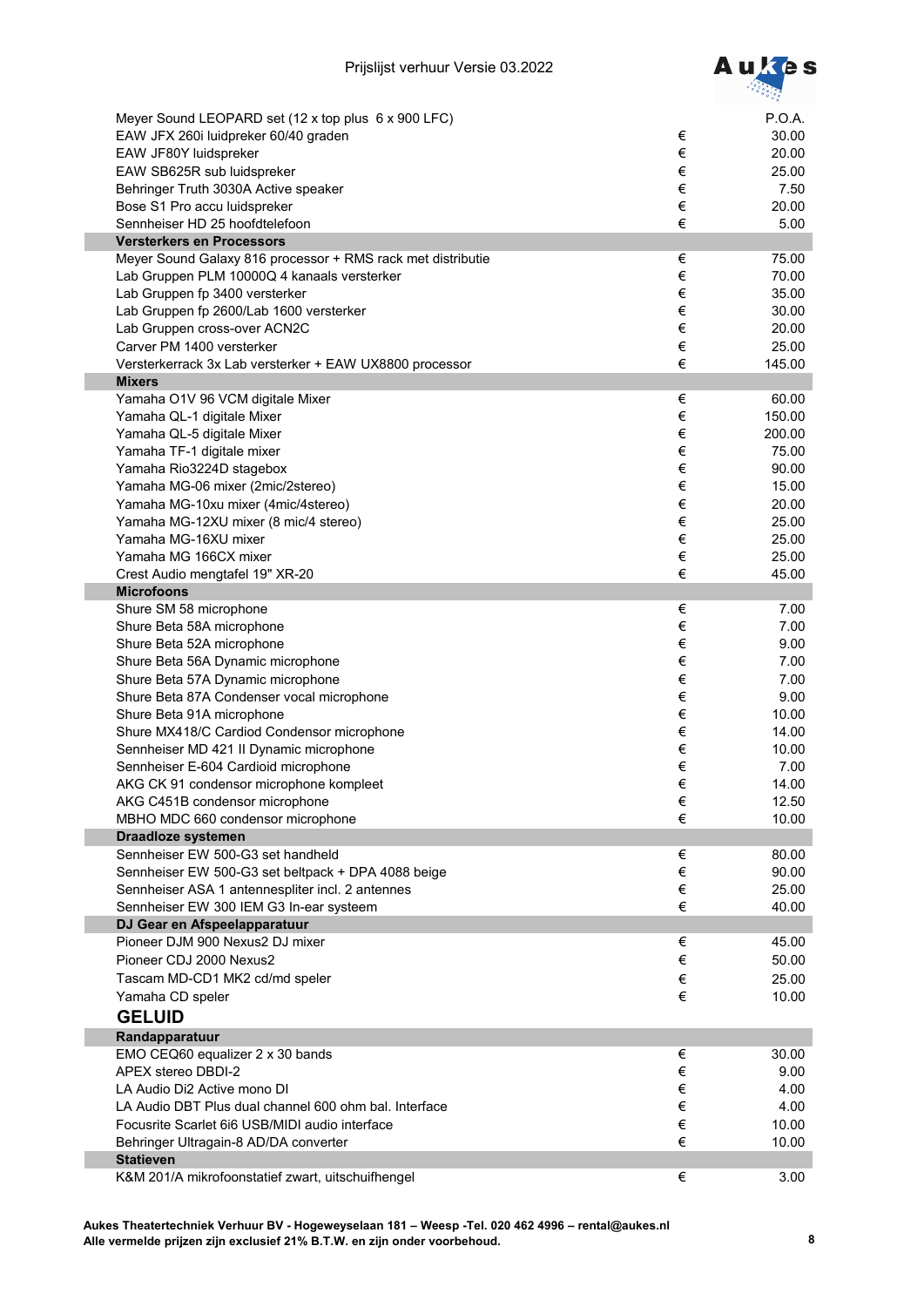

|                                                                       |        | $\sqrt{a}$          |
|-----------------------------------------------------------------------|--------|---------------------|
| Shure A412B Tabletop stand for MX412/MX418                            | €      | 6.00                |
| K&M 214/6 luidsprekerstatief                                          | €      | 5.00                |
| K&M tafelstatief voet                                                 | €      | 3.00                |
| EAW beugel voor JF80Y luidspreker                                     | €      | 2.50                |
| <b>Communicatie</b>                                                   |        |                     |
| ASL intercom basispost (2-kanaals) IS 211                             | €      | 40.00               |
| ASL intercom beltpack IS 111                                          | $\in$  | 7.50                |
| ASL intercom BEYER DT 108 headset enkel                               | €      | 5.00                |
| ASL intercomset compleet met 4 posten                                 | €      | 75.00               |
| <b>Bekabeling</b>                                                     |        | <b>DAGHUURPRIJS</b> |
| Cable kit Meyer Sound Leopard                                         | €<br>€ | 95.00               |
| Speakon-4 koppelbus<br>Speakon-4 luidsprekerkabel 4 aderig 1 meter    | $\in$  | 1.00<br>1.00        |
| Speakon-4 luidsprekerkabel 4 aderig 2,5 meter                         | $\in$  | 1.00                |
| Speakon-4 luidsprekerkabel 4 aderig 10 meter                          | €      | 1.00                |
| Speakon-4 luidsprekerkabel 4 aderig 15 meter                          | $\in$  | 1.50                |
| Speakon-4 luidsprekerkabel 4 aderig 20 meter                          | $\in$  | 2.00                |
| XLR microfoonkabel 1 m.                                               | €      | 1.00                |
| XLR microfoonkabel 2,5 m.                                             | $\in$  | 1.00                |
| XLR microfoonkabel 5 m.                                               | $\in$  | 1.00                |
| XLR midrofoonkabel 10 m.                                              | €      | 1.00                |
| XLR midrofoonkabel 15 m.                                              | $\in$  | 1.50                |
| XLR midrofoonkabel 20 m.                                              | $\in$  | 2.00                |
| Diverse verloopkabels                                                 | $\in$  | 1.00                |
| Audio multikabel 4-parig 120 m. zwart op haspel                       | $\in$  | 30.00               |
| Audio multikabel 8-parig 40 meter                                     | $\in$  | 15.00               |
| Audio multikabel 20-parig 30 m. 16/4                                  | $\in$  | 25.00               |
| Audiohaspel XLR-3, 40 meter                                           | €      | 7.50                |
| LK37 digital multicable 12pairs<br>$2,5$ mtr                          | $\in$  | 5.00                |
| LK37 digital multicable 12pairs<br>5 mtr                              | €      | 5.00                |
| LK37 digital multicable 12pairs<br>10 <sub>mtr</sub>                  | €      | 10.00               |
| LK37 digital multicable 12pairs<br>15 mtr                             | €      | 12.50               |
| LK37 digital multicable 12pairs<br>20 mtr                             | €      | 15.00               |
| LK37 adaptor cable 37 pins (f)<br>> 12x XLR 3p (m)                    | €      | 7.50                |
| adaptor cable 37 pins (m)<br>LK37<br>$> 12x$ XLR 3p (f)               | €      | 7.50                |
| LK37 break out box (in/out)<br>> 12x XLR 3p (m) / (f)                 | €      | 7.50                |
| LK37 break out box (in/out)<br>> 9x XLR5p + 3x XLR3p                  | €      | 7.50                |
| <b>VIDEO APPARATUUR</b>                                               |        |                     |
| <b>Video</b>                                                          |        | <b>DAGHUURPRIJS</b> |
| Hitachi Projector WU8450 1920*1200 5000 Lm 3000:1                     | €      | 375.00              |
| Hitachi CP-X8150 5000 Ansilumen video projector                       | €      | 250.00              |
| LG 42inch FullHD Lcd TV                                               | €      | 60.00               |
| Audipack Statief t.b.v. beeldscherm                                   | €      | 40.00               |
|                                                                       |        |                     |
| Stumpfl system vario 32 (210cm bij 160cm opzichtscherm) 4:3           | $\in$  | 70.00               |
| Stumpfl system vario 32 (320cm bij 245cm op- of doorzichtscherm) 4:3  | €      | 115.00              |
| Stumpfl system vario 32 (355cm bij 210cm op- of doorzichtscherm) 16:9 | €      | 115.00              |
| Stumpfl system vario 32 (400cm bij 235cm opzichtscherm) 16:9          | $\in$  | 140.00              |
|                                                                       |        |                     |
| RGM Link M-1 video mixer + preview monitor                            | $\in$  | 150.00              |
| Brightsign HD 223 media player + adaptor                              | $\in$  | 20.00               |
|                                                                       |        |                     |
| Kramer VP-729 scaler/switcher                                         | €      | 85.00               |
| Kramer HDMI Splitter (1 to 4 channel)                                 | $\in$  | 20.00               |
| HDMI over CAT-5 - HDbaseT set (Max.75 meter)                          | €      | 35.00               |
|                                                                       |        |                     |
| Panasonic DVD speler                                                  | $\in$  | 15.00               |
| Laptop                                                                | $\in$  | 69.00               |
| Interspace Micro Cue 2 L                                              | €      | 35.00               |
| Kensington Presenter Expert Green Laser                               | €      | 7.00                |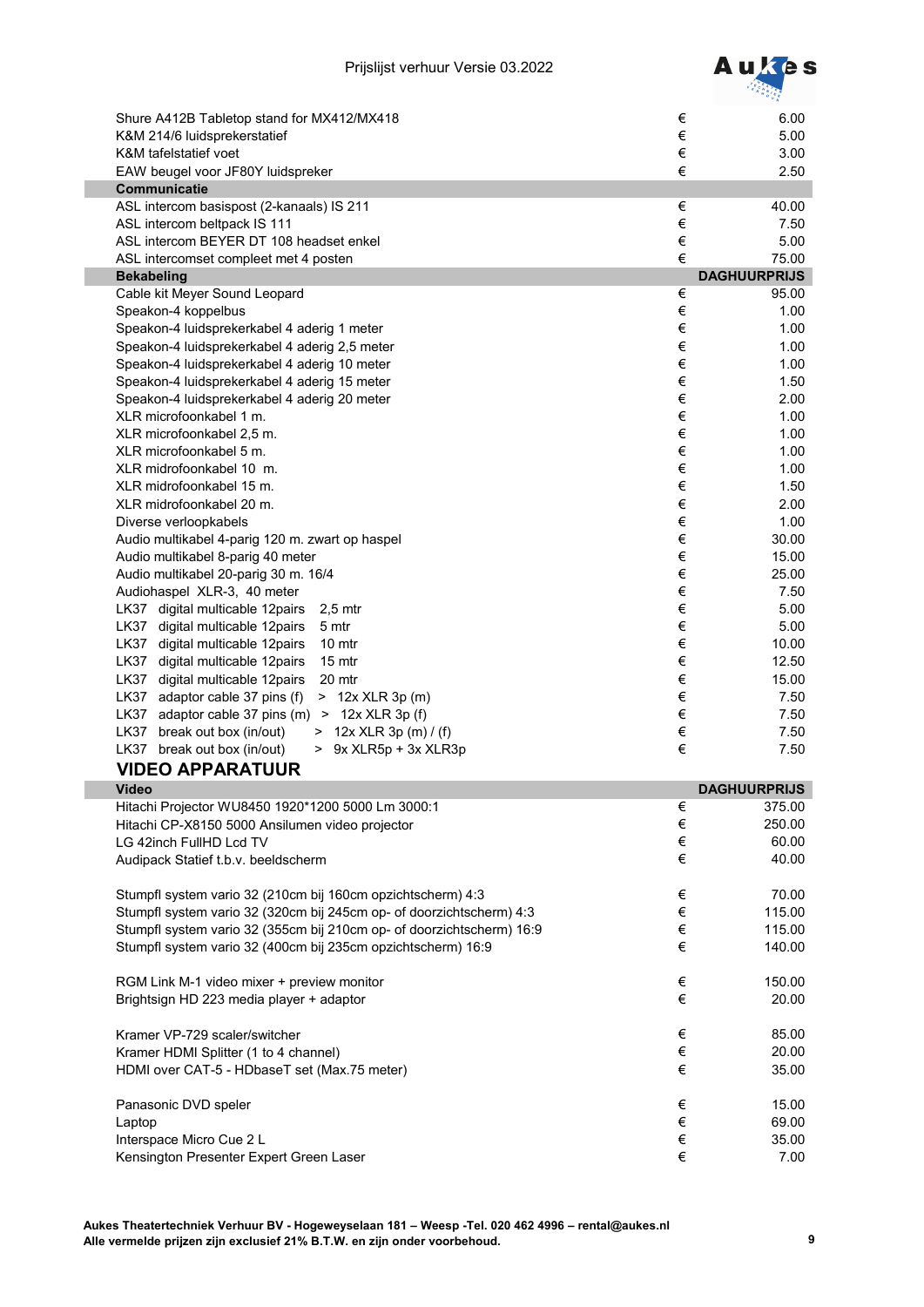

| €<br>HDMI Kabel 5 mtr                                                                          | 2.00<br>1.00                |
|------------------------------------------------------------------------------------------------|-----------------------------|
| €<br>VGA kabel 1,5 M                                                                           | 1.00                        |
| $\in$<br>VGA kabel 5 M                                                                         | 1.00                        |
| $\in$<br>VGA kabel 10 M                                                                        | 1.50                        |
| €<br>VGA kabel 15 M                                                                            | 2.00                        |
| <b>DECOR</b>                                                                                   |                             |
| Pipe and drape                                                                                 |                             |
| $\in$<br>Pipe and Drape ligger 180 > 300cm                                                     | 6.00                        |
| €<br>Pipe and Drape ligger 90 > 120cm                                                          | 5.00                        |
| €<br>Pipe and Drape staander 180 > 420cm                                                       | 7.50                        |
| $\in$<br>Pipe and Drape staander 120cm                                                         | 5.00                        |
| $\in$<br>Pipe and Drape vloerplaat 45x45cm met pen                                             | 5.00                        |
| $\in$<br>Pipe and Drape vloerplaat 60x60cm met pen                                             | 5.00                        |
| €<br>Pipe and Drape Doek geplooid H 3mtr B 3mtr(black)                                         | 17.50                       |
| $\in$<br>Pipe and Drape Doek geplooid H 4mtr B 3mtr(black)                                     | 17.50                       |
| €<br>Pipe and Drape Doek strak H 1,20mtr B 3mtr(black)                                         | 12.50                       |
| <b>Doeken</b>                                                                                  |                             |
| €<br>ParOpti sterrendoek 7 x 3 m incl. projector                                               | 150.00                      |
| Doeken toebehoren                                                                              |                             |
| Doeken klem metaal<br>€                                                                        | 0.25                        |
| $\in$<br>Helm 100 - truss koppeling (52 mm uitlaatklem)                                        | 0.75                        |
| $\in$<br>Helm 100 rail 2 m.                                                                    | 5.00                        |
| $\in$<br>Helm 100 rail 6 m.                                                                    | 15.00                       |
| $\in$<br>Helm 100 Bocht                                                                        | 10.00                       |
| $\in$<br>Helm 100 runners                                                                      | 1.00                        |
| €<br>Valmagneet set kompleet (20 magneten)                                                     | 250.00                      |
| <b>Podium</b>                                                                                  | <b>DAGHUURPRIJS</b>         |
| Prolyte Stagedex podiumdeel 1x2 m. Basic Line<br>€                                             | 14.50                       |
| €<br>Prolyte Stagedex podiumdeel 1x2 m. Top Line                                               | 14.50                       |
| €<br>Prolyte Stagedex podiumdeel 1x1 m.                                                        | 14.50                       |
| €<br>Prolyte Stagedex podiumdeel 0,5x2 m.                                                      | 14.50                       |
| €<br>Prolyte Stagedex podiumdeel 0,5x1 m.                                                      | 7.25                        |
|                                                                                                |                             |
| Leg for stages with wheel 30 cm (rond 48,3mm)<br>€                                             |                             |
|                                                                                                | 2.50                        |
| €<br>Leg for stages with wheel+brake 30cm (rond 48,3mm)                                        | 2.50                        |
|                                                                                                |                             |
| Alle podiumdelen worden geleverd met pootjes van 20, 40, 60 of 80 cm en klemmen                |                             |
| $\in$<br>Prolyte verstelbare poot (90 tot 140 cm)                                              | 2.00                        |
|                                                                                                |                             |
| Prolyte Stagedex railing 100 cm 100Kg/M1<br>€                                                  | 5.00                        |
| $\in$<br>Prolyte Stagedex railing 200 cm 100Kg/M1                                              | 10.00                       |
| Prolyte railing adapter tbv 100kg railing<br>€                                                 | 3.50                        |
|                                                                                                |                             |
| Podium trap twee treden t.b.v podium 0,4 of 0,6 meter<br>€                                     | 5.00                        |
| $\in$<br>Podium trap drie treden t.b.v. podium 0,6 of 0,8 meter                                | 7.50                        |
| $\in$<br>Eurotruss Flexibele trap voor podiumhoogte 100 cm - 180cm met leuning                 | 35.00                       |
| Podia hoger dan 1,4 meter.                                                                     | P.O.A                       |
|                                                                                                | 1.00                        |
| $\in$<br>vloertegels 50x50 cm. Antraciet (huur prijs)<br>€                                     | 3.00                        |
| Balletvloer zwart per qm. (huur prijs)                                                         |                             |
| <b>VERBRUIKSARTIKELEN</b>                                                                      |                             |
| <b>Consumable</b>                                                                              | <b>VERKOOPPRIJS</b><br>6.00 |
| Afrok wit per meter (130 cm breed)<br>€                                                        |                             |
| Afrok zwart per meter (130 cm breed)<br>$\in$                                                  | 5.50                        |
| Kleurfilter vel LEE (0,53 bij 1,22 meter)<br>$\in$<br>AT-7 PVC tape 19mm x 20 meter zwart<br>€ | 14.00<br>2.20               |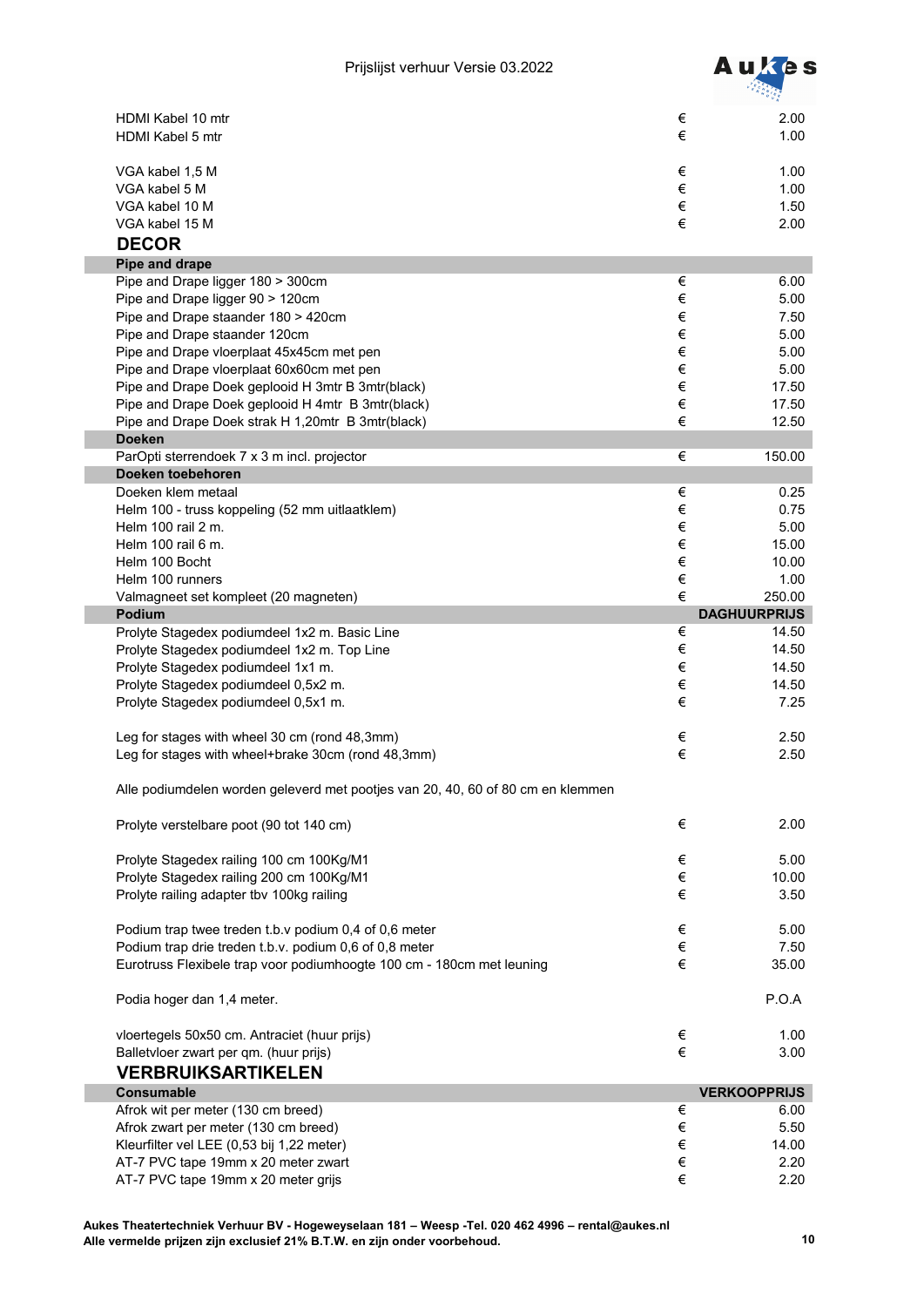

| AT-7 PVC tape 19mm x 20 meter wit                              | €     | 2.20  |
|----------------------------------------------------------------|-------|-------|
| AT-7 PVC tape 50mm x 33 meter zwart                            | €     | 9.25  |
| GAFFER Tape 25 mm x 50 meter grijs                             | €     | 7.95  |
| GAFFER Tape 25 mm x 50 meter wit                               | €     | 7.95  |
| GAFFER Tape 25 mm x 50 meter zwart                             | €     | 7.95  |
| GAFFER Tape 38 mm x 50 meter grijs                             | €     | 12.30 |
| GAFFER Tape 38 mm x 50 meter wit                               | $\in$ | 12.30 |
| GAFFER Tape 38 mm x 50 meter zwart                             | €     | 12.30 |
| GAFFER Tape 50 mm x 50 meter grijs                             | €     | 16.10 |
| GAFFER Tape 50 mm x 50 meter wit                               | €     | 16.10 |
| GAFFER Tape 50 mm x 50 meter zwart                             | €     | 16.10 |
| GAFFER Tape 50 mm x 50 meter blauw                             | €     | 16.10 |
| GAFFER Tape 50 mm x 50 meter geel                              | €     | 16.10 |
| GAFFER Tape 50 mm x 50 meter rood                              | €     | 16.10 |
| GAFFER Tape 100 mm x 50 meter zwart                            | €     | 32.15 |
| GAFFER Tape 100 mm x 50 meter grijs                            | €     | 32.15 |
| GAFFER Tape 100 mm x 50 meter wit                              | €     | 32.15 |
| Smoke Factory vloeistof Tourhazer per liter                    | €     | 10.00 |
| Smoke Factory vloeistof Fastfog per liter                      | $\in$ | 12.00 |
| Smoke Factory vloeistof Fastfog extra III per liter Co2 effect | €     | 7.00  |
| Smoke Factory vloeistof Designer per liter                     | €     | 8.00  |
| Smoke Factory vloeistof Superfog fog per liter                 | €     | 8.00  |
| Smoke Factory vloeistof heavy per liter                        | €     | 9.50  |
| Smoke Factory Scotty II rookvloeistof per 250 ml               | €     | 5.00  |
| DF 50 vloeistof per liter                                      | €     | 22.50 |

**Al onze verhuur geschiedt volgens onze algemene verhuurvoorwaarden.**